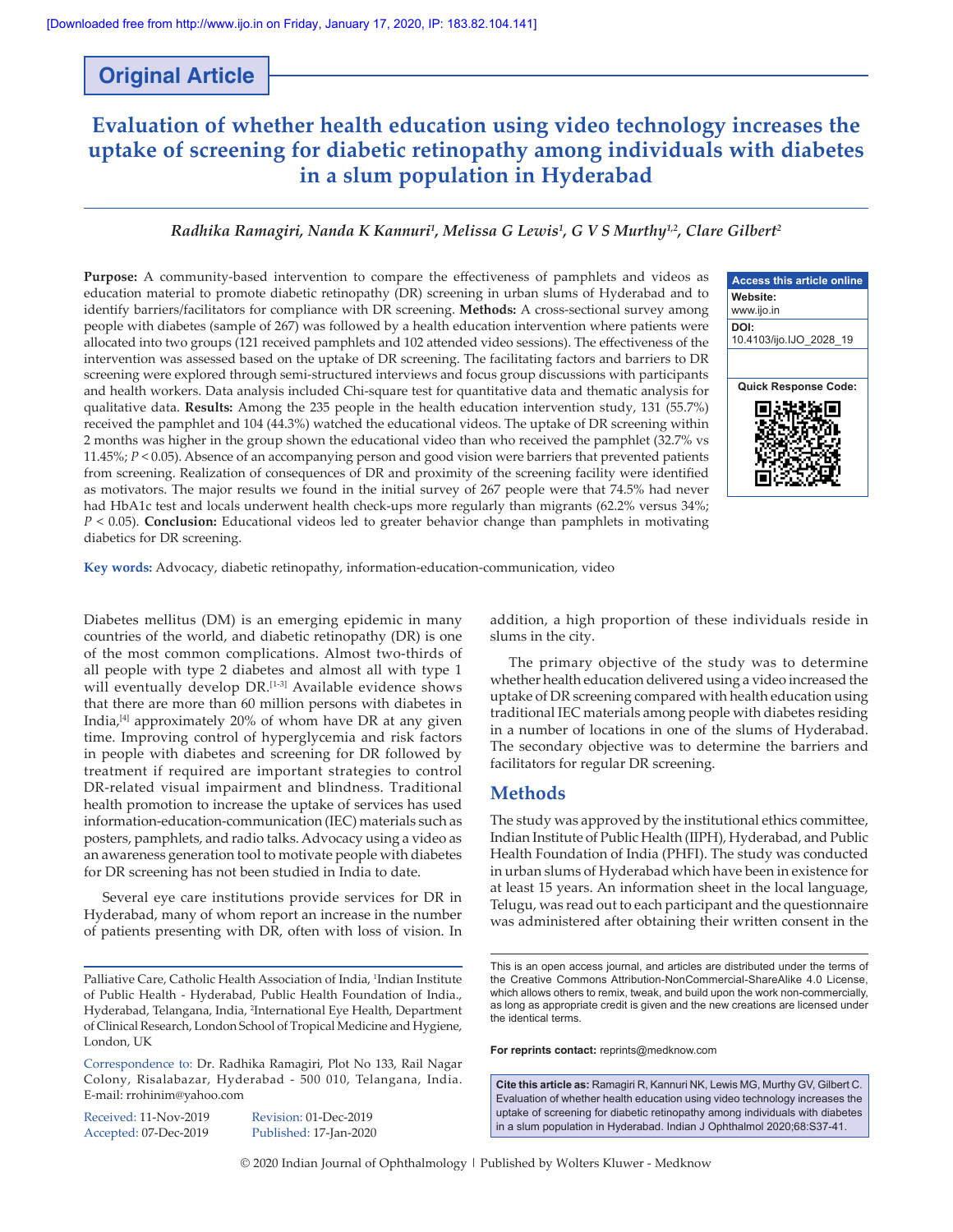form of thumb impression/signature of family member if not literate, or a signature if literate.

The sample size was calculated to be 242, assuming the uptake of screening for DR would be 10%–15% in the group given a pamphlet and 30% in the group shown a video at the 95% confidence level and using 5% precision and 80% power. An equal number of people were to receive the pamphlet or view the video.

### **Recruitment of participants and baseline data collection**

People with diabetes were identified by household visits using purposive sampling. People with diabetes were those taking medication for diabetes (oral hypoglycemic agents and/or insulin) on prescription from an endocrinologist/diabetologist. All people with DM who had not yet visited an ophthalmologist were included; people already under the care of an ophthalmologist, those with hyperglycemia of pregnancy, or who had terminal illness were excluded.

A total of 267 people with diabetes were recruited and answered a close‑ended questionnaire administered by the principal investigator and the trained research team which had been validated in an earlier pilot study. The questionnaire was written in English, translated into the local language (Telugu) and back-translated into English. The questions were on sociodemographic information,

| Table 1: Sociodemographic characteristics of participants |  |
|-----------------------------------------------------------|--|
| $(n=267)$                                                 |  |

| <b>Variable</b>         |                               | <b>Frequency</b> | <b>Percentage</b> |
|-------------------------|-------------------------------|------------------|-------------------|
| Gender                  | Female                        | 152              | 56.9%             |
|                         | Male                          | 115              | 43.1%             |
| Residential status      | Local                         | 164              | 61.4%             |
|                         | Migrated                      | 103              | 38.6%             |
| <b>Education status</b> | No formal<br>education        | 101              | 37.8%             |
|                         | Formal education              | 166              | 62.2%             |
| Level of<br>education   | 10th and below                | 112              | 41.9%             |
|                         | Intermediate                  | 18               | 6.7%              |
|                         | Degree and<br>above           | 36               | 13.5%             |
| Religion                | Hindu                         | 216              | 80.9%             |
|                         | Muslim                        | 39               | 14 6%             |
|                         | Sikh                          | 4                | 1.5%              |
|                         | Christian                     | 8                | 3%                |
| Community               | Scheduled caste               | 55               | 20.6%             |
|                         | Scheduled tribe               | 13               | 4.9%              |
|                         | Other backward<br>communities | 198              | 74.2%             |
|                         | <b>Others</b>                 | 1                | 0.4%              |
| Marital status          | Married                       | 261              | 97.8%             |
|                         | Never married                 | 4                | 1.5%              |
|                         | <b>Divorced</b>               | $\overline{2}$   | 0.7%              |
| Living<br>arrangements  | I ive with children           | 249              | 93.3%             |
|                         | Live by<br>themselves         | 18               | 6.7%              |

diabetes‑related health information, associated comorbidities, and current health‑seeking behaviors [Appendix 1].

### **Health education interventions**

The pamphlet was prepared in the local language (Telugu) which highlighted the symptoms of DM and DR, lifestyle modification for healthy living, list of eye hospitals in the locality, and information that the retina examination would be at no cost. Project staff read the contents to people who were not literate. The video told the story in the local language (Telugu) of a person with diabetes who wanted to pursue a career as an athlete, but could not achieve this because of visual impairment due to advanced DR. This topic was chosen as physical fitness is a requirement for being a police constable, which is one of the sought out occupation in the project area. The actor who played the main character was from the area, and the filming was done in local nongovernment organization, whose office is near the slums. The video ended with a message from an ophthalmologist from a reputed eye hospital. DR awareness videos developed by other renowned organizations were also shown afterward. The videos highlighted key information on diabetes and its effects on the eye, as well as the importance of annual screening. At the conclusion of the video show, all queries were answered, the address of local eye care facilities was shared, and participants were informed that the retinal examination would be free. Places in the slum where the DVDs could be shown were identified such as schools, community halls, and anganwadi centers. Participants able and willing to attend these locations were shown the videos together their escort, if present. Other participants received the pamphlet.

Participants' contact numbers, or those of family members or health workers, were collected. A database of the contact numbers was maintained and kept confidential with the principal investigator. These people were contacted, either by phone or in person, usually 2 months after the health education, to enquire whether they had undergone screening for DR. Their responses (yes/no) were entered into an Excel spreadsheet. The interviewers were aware which health education intervention had been delivered. Participants' responses were cross-checked by reviewing the records of the hospitals where screening took place and by contacting ASHA workers and local volunteers who helped us to approach diabetics.

### **Data analysis**

Statistical package SPSS version 16.0 was used for data analysis. Chi‑square test was used to compare the relationship between the variables of interest. All reported P values were two-tailed and the significance level was *P* < 0.05.

#### **Qualitative study**

Semi‑structured telephone interviews were conducted by the principal investigator and project team with eight health workers and 11 people with diabetes (5 who did not undergo DR screening and 6 who did). Two focus group discussions (FGDs) were also held with four and six participants those who did not undergo DR screening. A topic guide was developed to identify the DR screening facilitators and barriers after a pilot interview with a few participants. All interviews were audio recorded and professionally transcribed. A thematic coding framework was developed, the information was read multiple times to understand the themes, and some of the components in the conversation were subsequently excluded because they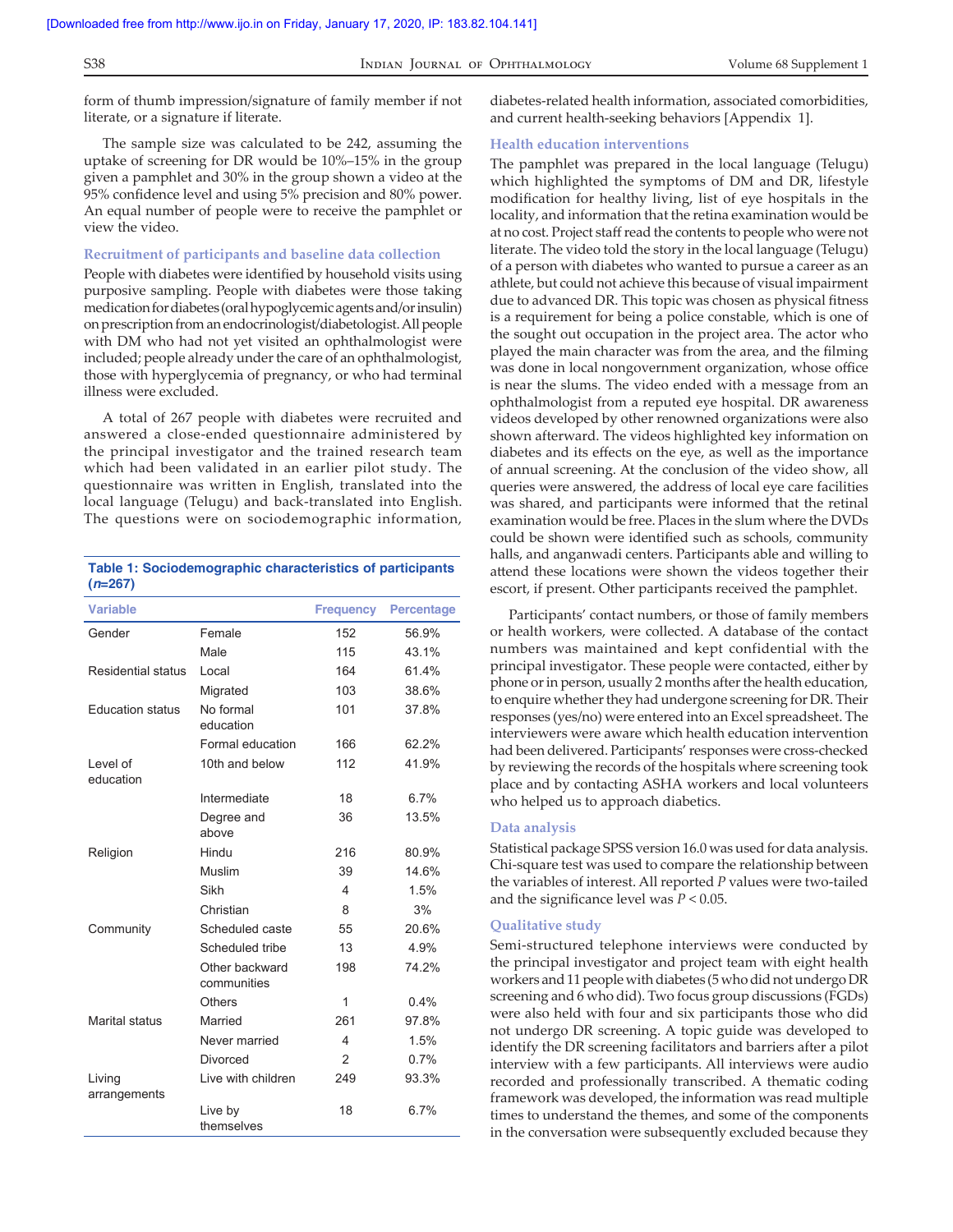were irrelevant, not evident in the data, or overlapped closely with other statements. Data were analyzed separately for facilitators and barriers.

### **Results**

#### **Characteristics of the study population**

A total of 267 participants were recruited whose mean age was 53 years (range 7–80 years). There were more females (56.9%) than males and the majority lived with their children [Table 1]. Most were 40–59 years of age, and among those 60–80 years of age females predominated (60.6%). About 90.3% had type 2 DM, the duration of diabetes was 1–10 years (mean 6.9 + 4.9 years; range 1–30 years) in 83.9% (*n* = 224) people, and 82.8% (*n* = 221) were using oral hypoglycemic agents. Blood sugar was controlled in 69.3% (*n* = 185) people (interpreted if they were informed by the doctor or the technician that the levels were normal or by their blood chemistry reports). Only 25.5% (*n* = 68) had been tested for HbA1c, 69.7% (*n* = 186) had hypertension, and 59.2% ( $n = 158$ ) admitted to having been counselled about DM‑related complications by their physician. Almost half (48.7%, *n* = 130) preferred to see a physician only when they were sick and 89.9% preferred to visit private rather than public health facilities. Religion and gender did not have any statistically significant association with any outcome variables such as comorbidities, awareness, frequency of health check‑up, type of diabetes, and control of diabetes [Table 2].

#### **Allocation of the intervention and uptake of screening**

Among the 235 people in the health education intervention study, 131 (55.7%) received the pamphlet and 104 (44.3%) watched the educational videos. Participants viewing the video were more likely to be local residents than migrants and a higher proportion had attended formal education than the group given the pamphlet [Table 3]. Two months following the health education intervention, the uptake of screening was almost three times higher in the group shown the video than in the group given the pamphlet: 11.5% (15/131) and 32.7% (34/104), respectively [odds ratio 2.9 (1.48–5.52, *P* = 0.0018)]. The characteristics of participants who did and who did not attend screening by intervention are shown in Table 3. Uptake of screening was higher among females than males in the pamphlet group but not in the video group; migrant slum dwellers and those who had attended formal education were more likely to undertake screening after either intervention than local residents or those without formal education. There was no difference in the uptake of screening by age.

In the interviews and FDGs, factors which were barriers to screening were that their children did not consider this necessary; in this regard, a participant stated that "they will not take for a preventive health check‑up, if symptoms are there only they have to take time out for us, why will they take for preventive check-up" and one participant in a one-to-one interview stated that their children said "we took you to the spectacle shop and just got new ones, so wait for some more time." Other noted barrier was low perception of risk; in an interview, a participant stated that "when it happens we will see. but now everything is fine." While compiling the factors which facilitated uptake of screening, we found the common ones were easy access to the screening location – a health worker stated that "the health facility which was recommended was 3‑5 km from here and share autos take 10‑15 min to reach

| <b>Table 2: Association of various variables</b> |                                                  |                                                      |         |  |  |  |  |
|--------------------------------------------------|--------------------------------------------------|------------------------------------------------------|---------|--|--|--|--|
|                                                  |                                                  | <b>Residential status with few outcome variables</b> |         |  |  |  |  |
|                                                  | <b>Regular health check-up</b>                   | P                                                    |         |  |  |  |  |
|                                                  | Yes, <i>n</i> (%)                                | No, only when<br>sick, $n$ $%$                       |         |  |  |  |  |
| Local<br>Migrated                                | 102 (62.2)<br>35 (34)                            | 62 (37.8<br>68 (66)                                  | (<0.05) |  |  |  |  |
|                                                  | <b>HBA1C</b> tested                              |                                                      |         |  |  |  |  |
|                                                  | Yes, $n$ (%)                                     | No, $n$ (%)                                          |         |  |  |  |  |
| Local                                            | 25 (15.2)                                        | 139 (84.8)                                           | < 0.05  |  |  |  |  |
| Migrated                                         | 43 (41.7)                                        | 60 (58.3)                                            |         |  |  |  |  |
| Regular check-up                                 | 45 (32.8)                                        | 92 (67.2)                                            | 0.004   |  |  |  |  |
| Only when sick                                   | 23 (17.7)                                        | 107 (82.3)                                           |         |  |  |  |  |
|                                                  | <b>Diabetes well-controlled</b>                  |                                                      |         |  |  |  |  |
|                                                  | Yes, $n$ (%)                                     | No, $n$ (%)                                          |         |  |  |  |  |
| Regular check-up                                 | 114 (83.2)                                       | 23 (16.8)                                            | < 0.05  |  |  |  |  |
| Only when sick                                   | 71 (60.7)                                        | 46 (39.3)                                            |         |  |  |  |  |
|                                                  | Aware of the complications of<br>diabetes        |                                                      |         |  |  |  |  |
|                                                  | Yes, $n$ (%)                                     | No, $n$ (%)                                          |         |  |  |  |  |
| Regular check-up                                 | 119 (86.9)                                       | 18 (13.1)                                            | < 0.05  |  |  |  |  |
| Only when sick                                   | 79 (60.8)                                        | 51 (39.2)                                            |         |  |  |  |  |
|                                                  | <b>Aware of the risk of blindness</b><br>from DR |                                                      |         |  |  |  |  |
|                                                  | Yes, $n$ (%)                                     | No, $n$ (%)                                          |         |  |  |  |  |
| Regular check-up                                 | 118 (86.1)                                       | 19 (13.9)                                            | < 0.05  |  |  |  |  |
| Only when sick                                   | 81 (62.3)                                        | 49 (37.7)                                            |         |  |  |  |  |
|                                                  | <b>Counselled about eye</b>                      |                                                      |         |  |  |  |  |
|                                                  | complications of diabetes                        |                                                      |         |  |  |  |  |
|                                                  | Yes, $n$ (%)                                     | No, $n$ $%$                                          |         |  |  |  |  |
| Regular check-up                                 | 77 (56.2)                                        | 60 (43.8)                                            | 0.253   |  |  |  |  |
| Only when sick                                   | 82 (63.1)                                        | 48 (36.9)                                            |         |  |  |  |  |

which was easy for them, if it was far they would have given it a thought to visit." Fear of losing vision was also noted as one of the main facilitator – one male diabetic who has visited a facility stated "ultimately if I lose our vision, it's going to affect, and no one at house will come to my help so I have to go." The other facilitator pointed out by health workers was the content of the video and the camp – a health worker quoted that "when you came with the group that gave awareness by video and talk it cleared all their doubts and they left to get their retina check‑up that video, and interactive session worked," while another health worker stated "the talk and meeting pulled the crowd" [Table 4].

### **Discussion**

DR usually starts after an interval of 5–7 years in people with DM and so it is not unusual for people to delay eye and retinal examinations, particularly as visual acuity is usually not affected in the early stages of DR and may also be normal in the presence of proliferative, sight‑threatening DR. But screening is essential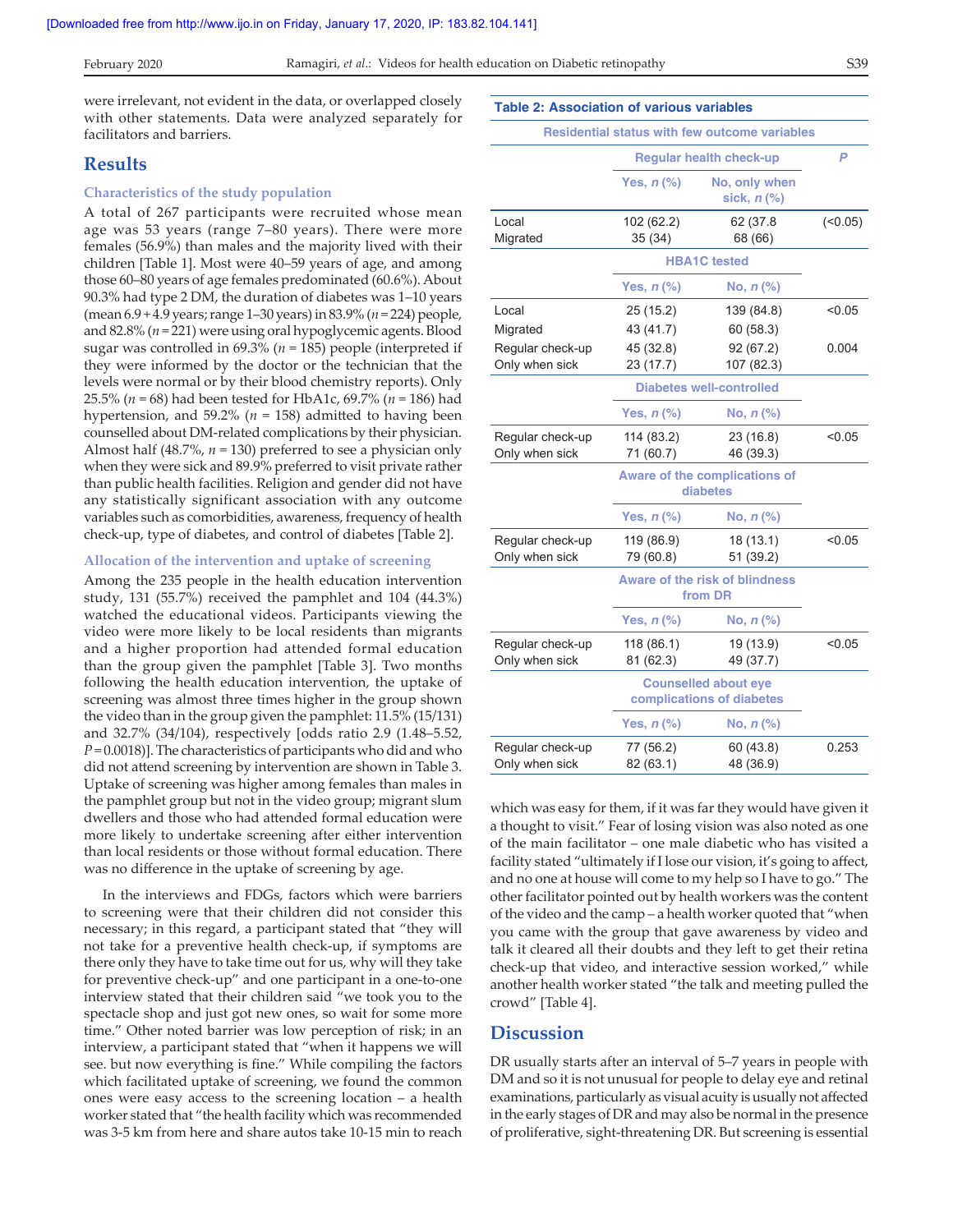S40 **INDIAN JOURNAL OF OPHTHALMOLOGY** Volume 68 Supplement 1

| <b>Intervention Arm</b><br>Mean age (range) years |                            | Pamphlet $(n=131)$ |          |                      |                                     |                       | DVDs $(n=104)$              |                       |      |                       |                                    |                              |                             |
|---------------------------------------------------|----------------------------|--------------------|----------|----------------------|-------------------------------------|-----------------------|-----------------------------|-----------------------|------|-----------------------|------------------------------------|------------------------------|-----------------------------|
|                                                   |                            |                    | AII      |                      | <b>Not</b><br>screened<br>$(n=116)$ |                       | <b>Screened</b><br>$(n=15)$ |                       | All  |                       | <b>Not</b><br>screened<br>$(n=70)$ |                              | <b>Screened</b><br>$(n=34)$ |
|                                                   |                            | 54 (7-80)<br>years |          | 54.6 (7-80)<br>years |                                     | 49.9 (35-70)<br>years |                             | 55.2 (18-78)<br>years |      | 55.4 (18-78)<br>years |                                    | 54.8 (35-75)<br><b>vears</b> |                             |
|                                                   |                            | $\mathsf{n}$       | $\%$     | $\mathsf{n}$         | $\%$                                | n                     | $\%$                        | $\mathsf{n}$          | $\%$ | $\mathsf{n}$          | $\%$                               | $\mathsf{n}$                 | $\%$                        |
| Gender                                            | Female                     | 76                 | 58.0     | 65                   | 85.5                                | 11                    | 14.5                        | 63                    | 60.6 | 43                    | 68.3                               | 20                           | 31.7                        |
|                                                   | Male                       | 55                 | 42.0     | 51                   | 92.7                                | 4                     | 7.3                         | 41                    | 39.4 | 27                    | 65.9                               | 14                           | 34.1                        |
| Residential<br>status                             | Local                      | 77                 | 58.8     | 72                   | 93.5                                | 5                     | 6.5                         | 83                    | 79.8 | 59                    | 71.1                               | 24                           | 28.9                        |
|                                                   | Migrated                   | 54                 | 41.2     | 44                   | 81.5                                | 10                    | 18.5                        | 21                    | 20.2 | 11                    | 52.4                               | 10                           | 47.6                        |
| Education                                         | No formal education        | 63                 | 48.1     | 55                   | 87.3                                | 8                     | 12.7                        | 35                    | 33.7 | 23                    | 65.7                               | 12                           | 34.3                        |
| status                                            | Formal education           | 52                 | 39.7     | 45                   | 86.5                                | 7                     | 13.5                        | 69                    | 66.3 | 47                    | 68.1                               | 22                           | 31.9                        |
| Level of                                          | 10 <sup>th</sup> and below | 47                 | 35.9     | 42                   | 89.4                                | 5                     | 10.6                        | 45                    | 43.3 | 30                    | 66.7                               | 15                           | 33.3                        |
| education                                         | Intermediate               | 5                  | 3.8      | 4                    | 80.0                                | 1                     | 20.0                        | 9                     | 8.7  | 6                     | 66.7                               | 3                            | 33.3                        |
|                                                   | Degree and above           | 16                 | 12.2     | 15                   | 93.8                                | 1                     | 6.3                         | 15                    | 14.4 | 11                    | 73.3                               | 4                            | 26.7                        |
| Marital status                                    | Married                    | 130                | 99.2     | 115                  | 88.5                                | 15                    | 11.5                        | 100                   | 96.2 | 67                    | 67.0                               | 33                           | 33.0                        |
|                                                   | Never married              | 1                  | 0.8      | $\mathbf{1}$         | 100.0                               | 0                     | 0.0                         | 2                     | 1.9  | 1                     | 50.0                               | 1                            | 50.0                        |
|                                                   | <b>Divorced</b>            | $\Omega$           | $\Omega$ | $\Omega$             | $\mathbf 0$                         | 0                     | 0                           | $\overline{2}$        | 1.9  | 2                     | 100.0                              | $\Omega$                     | 0.0                         |
| Living<br>arrangements                            | Live with children         | 122                | 93.1     | 107                  | 87.7                                | 15                    | 12.3                        | 99                    | 95.2 | 67                    | 67.7                               | 32                           | 32.3                        |
|                                                   | Live by themselves         | 9                  | 6.9      | 9                    | 100.0                               | 0                     | 0.0                         | 5                     | 4.8  | 3                     | 60.0                               | 2                            | 40.0                        |
| Community                                         | Scheduled caste            | 33                 | 25.2     | 32                   | 97.0                                | 1                     | 3.0                         | 20                    | 19.2 | 14                    | 70.0                               | 6                            | 30.0                        |
|                                                   | Scheduled tribe            | 5                  | 3.8      | 4                    | 80.0                                | 1                     | 20.0                        | $\mathbf{1}$          | 1.0  | $\mathbf{1}$          | 100.0                              | 0                            | 0.0                         |
|                                                   | Other backward communities | 92                 | 70.2     | 79                   | 85.9                                | 13                    | 14.1                        | 83                    | 79.8 | 55                    | 66.3                               | 28                           | 33.7                        |
|                                                   | Others                     | 1                  | 0.8      | $\mathbf{1}$         | 100.0                               | 0                     | 0.0                         | 0                     | 0.0  | 0                     | 0.0                                | $\Omega$                     | 0.0                         |

### **Table 4: Barriers and facilitators for compliance for DR screening**

| <b>Barriers</b>                                                      | <b>Facilitators</b>                             |
|----------------------------------------------------------------------|-------------------------------------------------|
| Children do not consider DR screening to be a necessity              | Travel assistance and travel company            |
| Transport and other logistics assistance to reach the screening site | Fear of losing eyesight without treatment       |
| Lower perception risk because of good eyesight                       | Proximity of point of care                      |
| Apathy                                                               | Easy access to point of care                    |
| Apprehension of screening and the treatment that could follow        | Group discussion and story content in the video |
| Cost of care                                                         | No cost to patient care                         |

Support: The Queen Elizabeth Diamond Jubilee Trust, London School of Hygiene and Tropical Medicine, London and Public Health Foundation of India

to reduce the burden of DR-related visual impairment and blindness. Awareness creation and health education are very important to improve uptake of DR screening, as awareness can be low in India.[5] This study showed that the uptake of DR screening was higher in people with diabetes shown an informational video followed by a question and answer session than among those given a pamphlet. Others have shown that narrative forms of health communication can affect behavior change in chronic health conditions,<sup>[6-12]</sup> and storytelling is very important for an effective video presentation. We used a story in our video and involved people from the community to enact the roles. A systemic review has substantiated these views[13] although educational videos may not be effective in isolation.<sup>[14]</sup> Some studies have exclusively focussed on the use of video to increase DR screening as in studies among people with type 2 DM in the United Kingdom<sup>[15]</sup> and in Australian aboriginals.<sup>[16]</sup>

We identified several barriers and facilitators in relation to the uptake of DR screening. These were similar to other reports and included social influences, understandings about the consequences or action or inaction, lack of time and financial resources, and misconceptions.[17] Inadequacy of service and lack of early symptoms in DR are the other important barriers.<sup>[18-20]</sup> Based on the study, we propose that the factors that bring sustainability to health education programs include regular reminders, integrating blood sugar testing with DR screening, linkage with health workers, and occasional mass screening.

The limitations of the study are that for logistical reasons, participants were not randomly allocated to the different interventions which led to unequal allocation, with those shown the video having higher levels of formal education than those given the pamphlet which may have biased the uptake of screening. In addition, those assessing the outcome were not masked to which type of health education the participants had received.